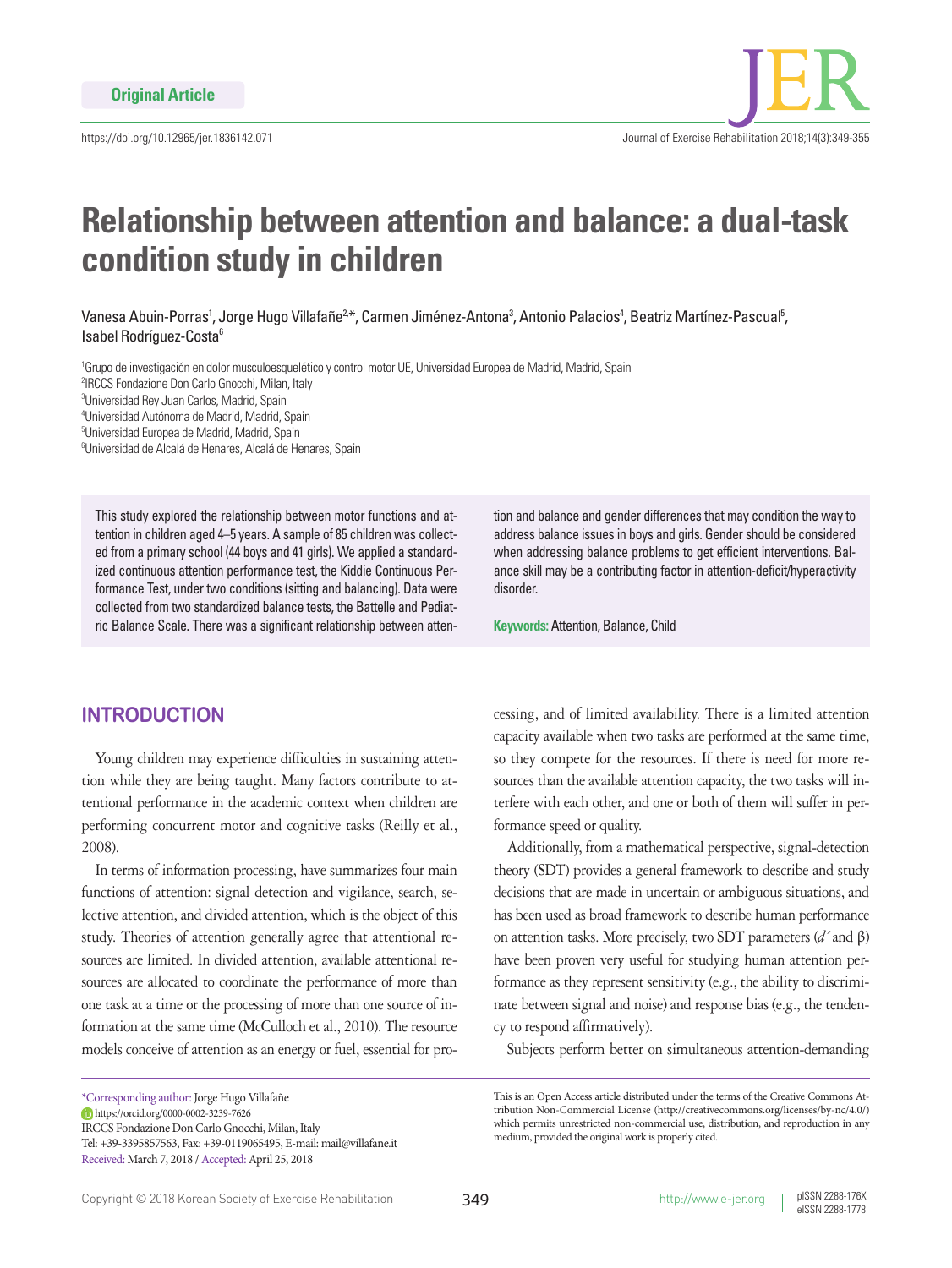tasks when such tasks are in different modalities. Some attentional resources may be specific to the modality (e.g., verbal or visual) of the task (Steindl et al., 2006).

Balance is usually considered the skill of maintaining the position of the body relative to stability limits (McCollum and Leen, 1989). It is an emergent property of a complex, multicomponent sensorimotor system, which clinicians often treat as a single set of automatic reactions (Horak, 2006). In the systems model, maintaining balance requires the integration of sensory information, the ability to generate forces to control one's body position, and cognition (attention and motivation). Three sensorial systems are related to balance: the somatosensory, vestibular, and visual (Shumway-Cook and Horak, 1986). Not all systems have the same influence over balance and its maintenance; children are more influenced by the visual system as they have fewer references from the proprioception system located in the joints due to their lack of motor experience. This visual-propiocepcion interaction is not linear through the childhood period. There are critical phases where the system is adjusting. Assaiante and Amblard (1995) stablished that between 4 and 6 years there was a transition phase where the postural response deteriorates. Similar to babies that have to rely in vision for movement, children at this age have more visual-directed balance. Sun and Jensen (1994) reported that children at this age experimented a period of growth that could be the reason for children to have to rely in vision as their bodies information changes too fast to adapt.

The relationship between balance and attention has been considered as part of postural control (Kim et al., 2017). It has been postulated as a relationship between motor and cognitive factors that is required to explain human behavior related to motor skills (Horak, 2006).

Although there has been extensive research conducted on the relationship between cognitive abilities and balance in senior and impaired adults (Woollacott and Shumway-Cook, 2002), the relationship between attention and balance in children has not received as much attention. Some studies have addressed this topic, but they have used very dissimilar approaches and procedures (Hatzitaki et al., 2002; Livesey et al., 2006; Niederer et al., 2011; Piek et al., 1999; Piek et al., 2004; Roebers and Kauer, 2009), and few explored balance and attention in an isolated way. Balance was usually included in a compendium of motor-coordination skills and attention was usually distributed among several executive functions.

There appear to be no significant differences between genders in balance scores (Franjoine et al., 2003), but gender differences have been shown consistently in attentional performance. Indeed, the attention-deficit/hyperactivity disorder (ADHD) risk index is computed differently by gender (Barnard et al., 2015). It is important to deepen our understanding of the factors that compete for attentional resources during children's performance so that teachers can design age-appropriate environments to improve learning (Reilly et al., 2008).

This project focused on the relationship between balance and attention by collecting static-balance measures and measuring attention under two conditions. The study explored the relationship between these two capacities, to determine if there exists interference between visual attention and balance tasks, and to examine if gender is a mediator variable in the relationship between visual attention and balance in children.

## **MATERIALS AND METHODS**

## **Participants**

The sample included 85 children (44 boys and 41 girls) aged 4–5 years who were attending a school in Madrid, Spain. The participants had not been diagnosed with either ADHD or any other psychological or serious medical conditions (including any balance impairments). Such diagnoses were considered exclusion criteria in. The study was approved by the Institutional Review Board of Universidad Rey Juan Carlos, Madrid, Spain (approval number: 060520165416) and written informed assent was obtained from the participants' legal guardians.

#### **Attention test**

We applied a standardized attention test, the Conners' Kiddie Continuous Performance Test (K-CPT) (Barnard et al., 2015) under two situations: the standard test condition ("sitting condition," SC) and a "balance condition" (BC). The SC used the standard setup for the test, while in the BC the children responded the test while standing on a balance board. In terms of attention, the primary task was the K-CPT and the secondary task was maintaining balance. These conditions can be considered analogous to "noninterference" and "interference" test conditions as used in divided-attention experiments.

The K-CPT test is a standardized, computerized, continuous performance test. In the test, responders are asked to pay attention to a sequence of pictures appearing on a screen and to press the left mouse bottom for every picture that appears except for those that show a ball. It includes multiple performance measures related to attention: inattention, impulsivity, vigilance, and ADHD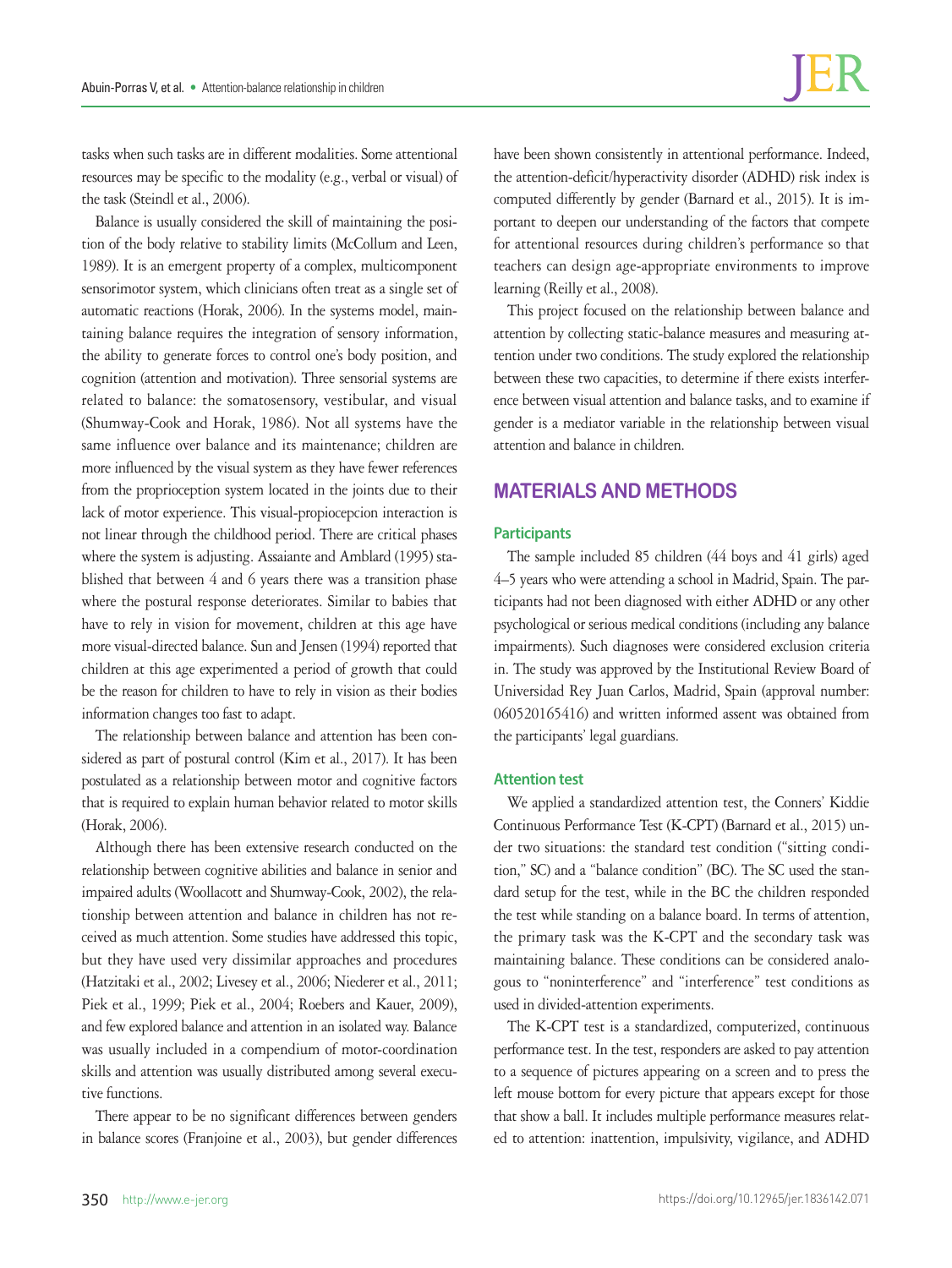risk. Considering K-CPT scores, the study focused on five parameters—omissions (OM), commissions (COM), reaction time (RT), d-prime (*d´* ), and beta (β)—given their relevance as fundamental attention measures. The ADHD risk index given by the test was also considered, due to its relevance as a general attention-factor measure.

## **Balance test**

Balance was assessed using two standardized tests: the balance-related items for 4 and 5 years of age of the Batelle Developmental Inventory (BATTOT) (Rizzoli-Córdoba et al., 2015) and the Pediatric Balance Scale (PBSTOT) (Franjoine et al., 2003).

#### **Study protocol**

The study procedure included two blocks: K-CPT (block A) and PBS and Battelle (block B). Block order was randomized among the participants using a random number table, such that half of the children followed an AB sequence and the other half followed a BA sequence.

The K-CPT test was applied under two conditions. In the first condition, the standard seated condition, each child responded to the K-CPT test while seated on a regular chair, which was adjusted to his or her height so that his or her feet were on the floor with the computer on a table in front. In the second condition, the child performed the test while standing on a balance board. This condition was applied in two different ways: the 4-year-old children performed the test while standing on a less unstable board, and the 5-year-old children performed the test on a more unstable board. The objective was to challenge the children's balance, so we created situations of similar difficulty for the two age groups. At this particular stage of development, great differences can be found in balance performance by age (Steindl et al., 2006).

The K-CPT test sessions were randomized within block A: half of the children performed the test first on a stable surface and second on an unbalanced surface, and half of the children in the reverse order. There was a 2-day interval between the two measures to avoid bias due to training. In block B, the Battelle and PBS tests were applied in randomized order, following standardized procedures.

#### **Statistical analysis**

Data were analysed using IBM SPSS Statistics ver. 22.0 (IBM Co., Armonk, NY, USA). The data were normally distributed, as demonstrated by the Kolmogorov–Smirnov test. Significance was set at  $P < 0.05$ , with Bonferroni correction. Attention performance

in SC and BC conditions was compared via *t*-tests. To analyze relationships between variables we used the Spearman correlation coefficient, and to compare gender outcomes, we conducted Student *t*-test.

## **RESULTS**

#### **Relationship between balance and attention**

The correlations between K-CPT scores and balance tests appear in Table 1. For the SC test, there were several small but statistically significant correlations, particularly when considering OM, RTs, and ADHD risk. In the case of BC, an increase in the correlation values compared to the SD condition can be seen most of which were significant—for OM, COM, RTs, *d´*, and ADHD risk.

Table 1 shows that the relationships between balance ability and attention in the SC test performance are positive (i.e., the correlations between balance scores and OM, COM, RT, and ADHD risk are significant and negative; conversely, the correlations between balance and *d´* are positive). Therefore, we conclude that there is a small but significant relationship between attention and balance abilities. The BC test performance shows that this relationship becomes stronger when the attention system is stressed by adding a balance task. Greater balance skills are associated with improved attention performance in terms of reducing OM, COM, and RT—all of which are associated with a decreased ADHD-risk score. Additionally, better balance skills correlate with better stimulus discrimination.

To test the relationship between attention and balance in these experimental conditions, a multiple regression analysis (stepwise method) was performed using the ADHD score in the BC as the dependent variable and PBSTOT scores, BATTOT scores, and ADHD scores in the SC as predictor variables.

**Table 1.** Correlations between balance scores and attention

| Variable         | Sitting condition |               | <b>Balance condition</b> |               |  |
|------------------|-------------------|---------------|--------------------------|---------------|--|
|                  | <b>PBSTOT</b>     | <b>BATTOT</b> | <b>PBSTOT</b>            | <b>BATTOT</b> |  |
| <b>Omissions</b> | $-0.29***$        | $-0.27*$      | $-0.25*$                 | $-0.31***$    |  |
| Commissions      | $-0.09$           | $-0.27*$      | $-0.27*$                 | $-0.26*$      |  |
| Reaction time    | $-0.29***$        | $-0.23*$      | $-0.25*$                 | $-0.34***$    |  |
| ď                | 0.12              | $0.23*$       | $0.34***$                | $0.27*$       |  |
| ß                | $-0.18$           | $-0.03$       | -0.07                    | 0.08          |  |
| <b>ADHD</b>      | $-0.26*$          | $-0.33***$    | $-0.32**$                | $-0.38***$    |  |

PBSTOT, Pediatric Balance Scale; BATTOT, Battelle Developmental Inventory; *d'*, d-prime; ADHD, attention deficit/hyperactivity disorder diagnostic. \**P*< 0.01. \*\**P*< 0.001.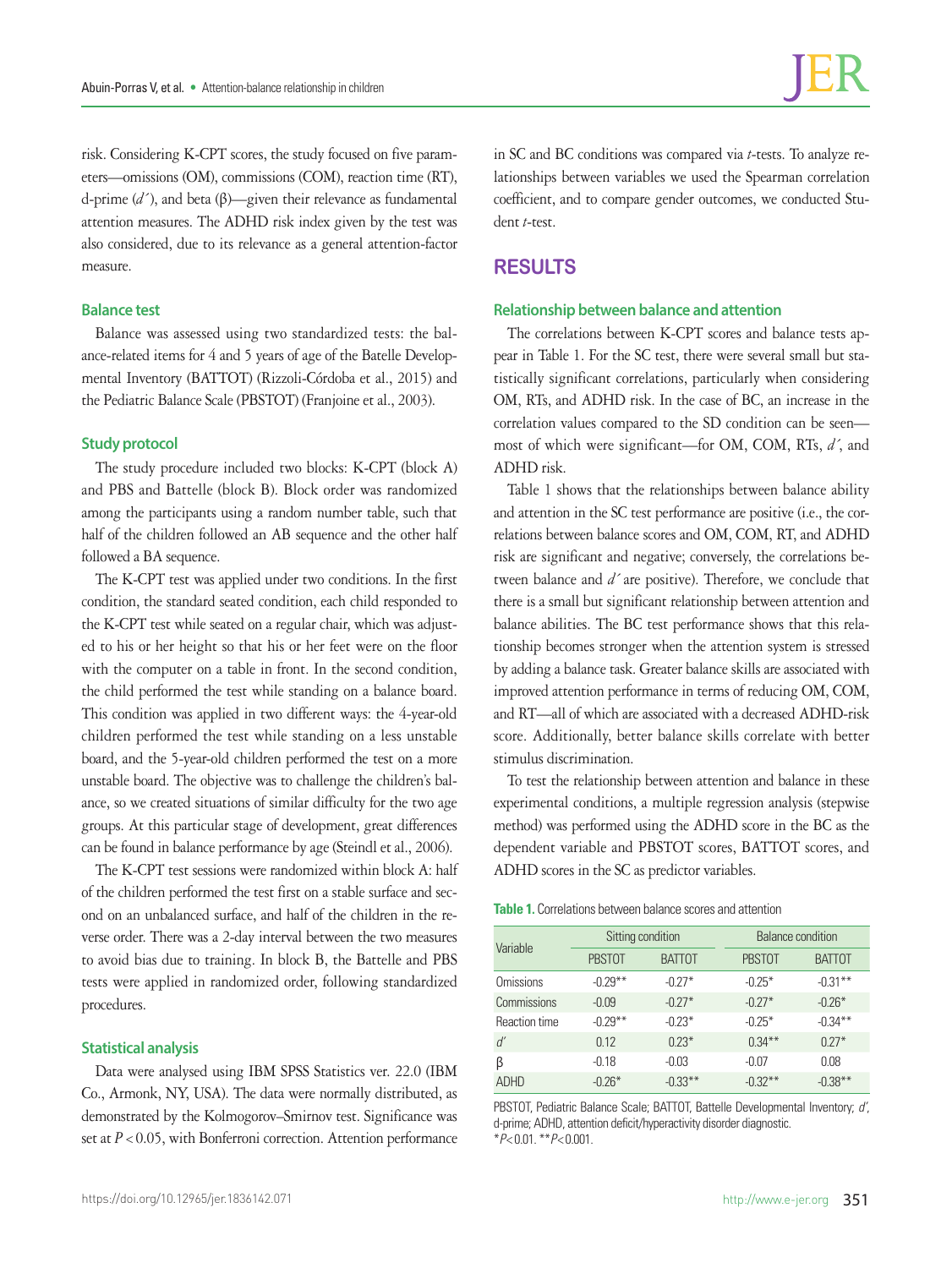| Variable                  | $Mean \pm SD$      | <b>SEM</b> | $95\%$ Cl            |         | No. | $P$ -value | ď    |
|---------------------------|--------------------|------------|----------------------|---------|-----|------------|------|
| OM.SC - OM.BC             | $-10.35 \pm 16.21$ | 1.76       | $-13.85$ to $-6.86$  | $-5.89$ | 84  | < 0.001    | 1.29 |
| COM.SC - COM.BC           | $1.66 \pm 9.04$    | 0.98       | $-0.29$ to $3.61$    | 1.69    | 84  | 0.095      | 0.37 |
| RT.SC - RT.BC             | $-36.25 \pm 90.92$ | 9.86       | $-55.86$ to $-16.63$ | $-3.68$ | 84  | < 0.001    | 0.80 |
| $d'$ .SC - $d'$ .BC       | $-0.04 \pm 0.42$   | 0.05       | $-0.13$ to $0.05$    | $-0.92$ | 84  | 0.358      | 0.20 |
| $\beta$ .SC - $\beta$ .BC | $-0.48 \pm 270.89$ | 0.30       | $-1.06$ to $0.10$    | $-1.63$ | 84  | 0.106      | 0.36 |
| ADHD.SC - ADHD.BC         | $-6.36 \pm 17.79$  | 1.93       | $-10.19$ to $-2.52$  | $-3.30$ | 84  | < 0.001    | 0.72 |

**Table 2.** Paired attention variables compared between sitting and balancing conditions

SD, standard deviation; SEM, standard error of the mean; CI, confidence interval; *d'*, d-prime; OM, omissions; COM, commissions; RT, reaction time; ADHD, attention deficit/ hyperactivity disorder diagnostic; SC, sitting condition; BC, balancing condition.

There was a significant relationship between ADHD scores in SC and BC ( $t = 5.42$ ,  $P < 0.001$ ). However, the balance test scores, especially BATTOT, also significantly contributed to predicting ADHD scores in BC. It should be noted that the relationship between the two ADHD scores is positive, but the relationship between ADHD scores in NC and balance scores is negative, as expected. That is, better performance in BATTOT is associated with decreased ADHD-risk scores.

## **Effect of balance on attention**

Table 2 shows the results of the *t*-tests comparing attention performance in SC and BC. Balancing influenced attention performance as reflected in *P*-value and *d´* values: Three of six factors changed significantly between conditions (i.e., OM, RTs, and ADHD risk). All reflected poorer performance during balancing  $(>OM, > RT,$  and  $> ADHD$  risk). In contrast, other factors remained unaffected by the BC condition as reflected in their associated *d´* and β values.

Previously, we considered the effect of balance on attention in terms of differences in mean performance. We now consider linear effects, i.e., correlations. Results were relatively consistent in BC and SC: correlations were mostly positive and statistically significant  $(P < 0.001)$ . However, the correlation related to response bias ( $\beta$ ) is the exception, being small and nonsignificant ( $r=0.07$ ,  $P > 0.05$ ).

In general, relationships between balance and attentional performance occurred for accuracy/speed attentional parameters (i.e., OM, COM, and RT) rather than sensitivity/bias (*d´*, β).

## **Gender differences in balance and attention**

Table 3 compares PBS and Battelle scores by gender. There were no significant differences between genders regarding balance skills.

Table 4 shows K-CPT scores in SC and BC by gender. There

#### **Table 3.** Gender comparison of balance scores

| Variable      | No. | $Mean \pm SD$    | SE   | 95% CI        | F     | $P$ -value |
|---------------|-----|------------------|------|---------------|-------|------------|
| <b>PBSTOT</b> |     |                  |      |               | 0.001 | n 994      |
| Boys          | 44  | $12.41 \pm 3.34$ | 0.50 | 11 34–13 42   |       |            |
| Girls         | 41  | $1241 + 337$     | 0.52 | 11 35 - 13 48 |       |            |
| <b>BATTOT</b> |     |                  |      |               | 1.245 | 0.268      |
| <b>Boys</b>   | 44  | $6.30 \pm 3.89$  | 0.59 | $5.11 - 7.48$ |       |            |
| Girls         | 41  | 7 34 + 4 74      | 0 74 | $5.85 - 8.83$ |       |            |

SD, standard deviation; SE, standard error; CI, confidence interval; PBSTOT, Pediatric Balance Scale; BATTOT, Battelle Developmental Inventory.

were differences between girls and boys for SC. Boys made more commission errors, had faster RTs, smaller *d´*s, marginally higher βs, and greater risk of ADHD.

Results in the BC varied widely; the only significant difference, albeit with a small effect size, was for RT. Boys answered more quickly than girls. This fact becomes more relevant when we recall that there were no gender differences in balance skills; that is, the differences are entirely due to issues related to gender differences in the processing of attentional resources.

Considering all of these results, we conclude that there were gender differences in attention performance in both conditions. Girls performed better than boys for the SC; however, in the BC boys improved their performance while girls' performance worsened.

## **DISCUSSION**

The aim of this study was to provide further evidence of the psychomotor nature of development, and how motor components, such as balance, and cognitive aspects, such as attention, cannot be considered separately in children (Roebers et al., 2014; van der Fels et al., 2015), nor treated separately in clinical environments. In this study, we found a significant relationship between balance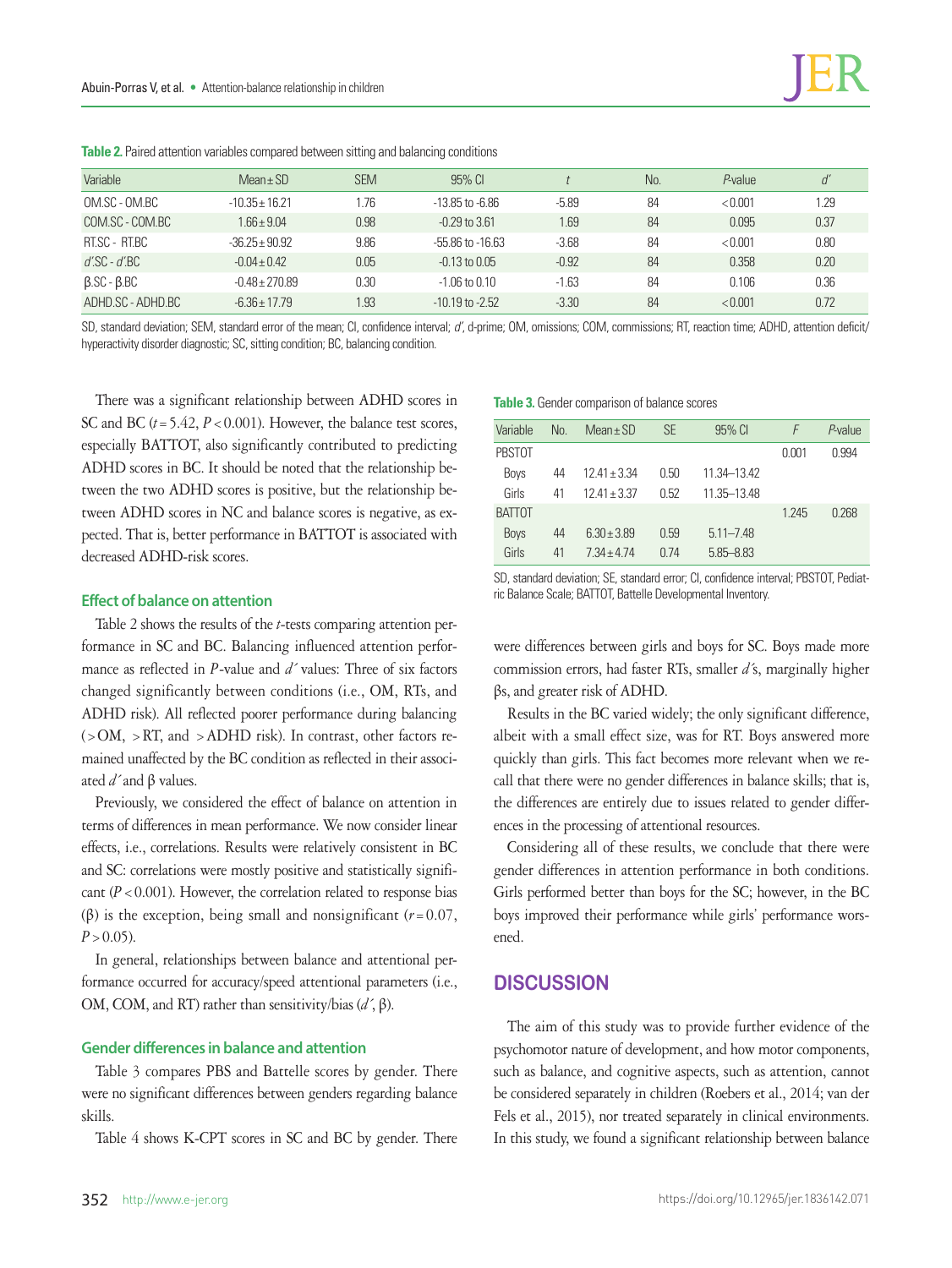| Variable          | Sex   | No. | $Mean \pm SD$       | <b>SE</b> | 95% CI         | F      | P-value |
|-------------------|-------|-----|---------------------|-----------|----------------|--------|---------|
| OM.SC             | Boys  | 44  | $20.16 \pm 17.09$   | 2.57      | 14.96-25.35    | 1.04   | 0.311   |
|                   | Girls | 41  | $24.12 \pm 18.73$   | 2.92      | 18.21-30.03    |        |         |
| OM.BC             | Boys  | 44  | $29.7 \pm 22.59$    | 3.41      | 22.84 - 36.57  | 1.21   | 0.274   |
|                   | Girls | 41  | $35.34 \pm 24.65$   | 3.85      | 27.56-43.12    |        |         |
| COM.SC            | Boys  | 44  | $22.14 \pm 8.68$    | 1.31      | 19.5–24.78     | 7.45   | 0.008   |
|                   | Girls | 41  | $16.71 \pm 9.66$    | 1.51      | 13.66-19.76    |        |         |
| COM.BC            | Boys  | 44  | $19.11 \pm 9.2$     | 1.39      | 16.32-21.91    | 1.71   | 0.194   |
|                   | Girls | 41  | $16.51 \pm 9.11$    | 1.42      | 13.64-19.39    |        |         |
| RT.SC             | Boys  | 44  | $669.71 \pm 111.91$ | 16.87     | 635.68-703.73  | 7.73   | 0.007   |
|                   | Girls | 41  | 742.92 ± 130.72     | 20.42     | 701.66-784.18  |        |         |
| RT.BC             | Boys  | 44  | $706.92 \pm 110.77$ | 16.67     | 673.25 - 740.6 | 8.83   | 0.004   |
|                   | Girls | 41  | 778.12 ± 109.96     | 17.17     | 743.41-812.83  |        |         |
| d'.SC             | Boys  | 44  | $0.48 \pm 0.34$     | 0.05      | $0.38 - 0.58$  | 10.93  | 0.001   |
|                   | Girls | 41  | $0.76 \pm 0.44$     | 0.07      | $0.62 - 0.9$   |        |         |
| $d'\mbox{\rm BC}$ | Boys  | 44  | $0.62 \pm 0.34$     | 0.06      | $0.5 - 0.74$   | 0.62   | 0.434   |
|                   | Girls | 41  | $0.70 \pm 0.49$     | 0.08      | $0.54 - 0.85$  |        |         |
| $\beta$ .SC       | Boys  | 44  | $1.81 \pm 1.34$     | 0.20      | $1.41 - 2.22$  | 2.86   | 0.095   |
|                   | Girls | 41  | $2.49 \pm 2.26$     | 0.35      | $1.78 - 3.2$   |        |         |
| $\beta$ .BC       | Boys  | 44  | $2.60 \pm 1.95$     | 0.294     | $2.00 - 3.19$  | 0.01   | 0.920   |
|                   | Girls | 41  | $2.64 \pm 2.29$     | 0.358     | $1.92 - 3.37$  |        |         |
| ADHD.SC           | Boys  | 44  | $44.34 \pm 14.17$   | 2.14      | 40.03 - 48.65  | 8.18   | 0.005   |
|                   | Girls | 41  | $33.63 \pm 20.04$   | 3.13      | 27.31-39.96    |        |         |
| ADHD.BC           | Boys  | 44  | $45.65 \pm 17.66$   | 2.66      | 40.28 - 51.01  | < 0.01 | 0.958   |
|                   | Girls | 41  | $45.41 \pm 23.09$   | 3.61      | 38.13 - 52.7   |        |         |

**Table 4.** Gender comparison of Kiddie Continuous Performance Test scores in sitting and balancing conditions

SD, standard deviation; SE, standard error; CI, confidence interval; OM, omissions; COM, commissions; RT, reaction time; ADHD, attention deficit/hyperactivity disorder diagnostic; SC, sitting condition; BC, balancing condition; *d'*, d-prime.

and visual attention in children. These results were expected given previous outcomes (Hatzitaki et al., 2002; Piek et al., 1999; Piek et al., 2004; Roebers and Kauer, 2009). Nevertheless, prior studies used a variety of sample types (e.g., adult clinical samples) and many variations in variables assessed; as such, the relationship between balance and visual attention cannot be considered fully established. It is necessary to replicate these studies using consistent assessment tools. Note that, studies that used a similar methodology and focused on assessing balance and attention (i.e., using tests specifically of balance and attention) showed similar results.

Woollacott and Shumway-Cook (2002), in their review of the extant research on postural control and attention, reported several studies in adults that showed a strong connection between balance and visual processing (Kerr et al., 1985; Maylor and Wing, 1996), attention (Lajoie et al., 1993; McIlroy et al., 1999), and other cognitive processes (Brown et al., 1999; Stelmach et al., 1990). This study supports these findings, suggesting a visual processing link between balance and attention tasks that causes interference when they are performed at the same time in children aged 4–5.

In one of the few studies including children, Hatzitaki et al. (2002) explored the link between balance and visual processing using visual attention tests and a force platform for measuring balance, with similar results. Our study focused on the decrease in performance on attention tasks when there is a simultaneous balance demand, as previously assessed by McIlroy et al. (1999) in adults. Both studies reached similar conclusions and their results concur: when there is greater balance challenge, attention performance decreases.

However, there exist studies inconsistent with these findings. Studies in children have produced mixed results, possibly due to the different approaches taken by the researchers. Many such studies have linked motor abilities/skills with cognitive functions, and it should be noted that these are very broad constructs. Motor abilities include a range of concepts, such as coordination, laterality, strength, and balance; cognitive functions include processes such as perception, attention, memory, and problem solving. Ac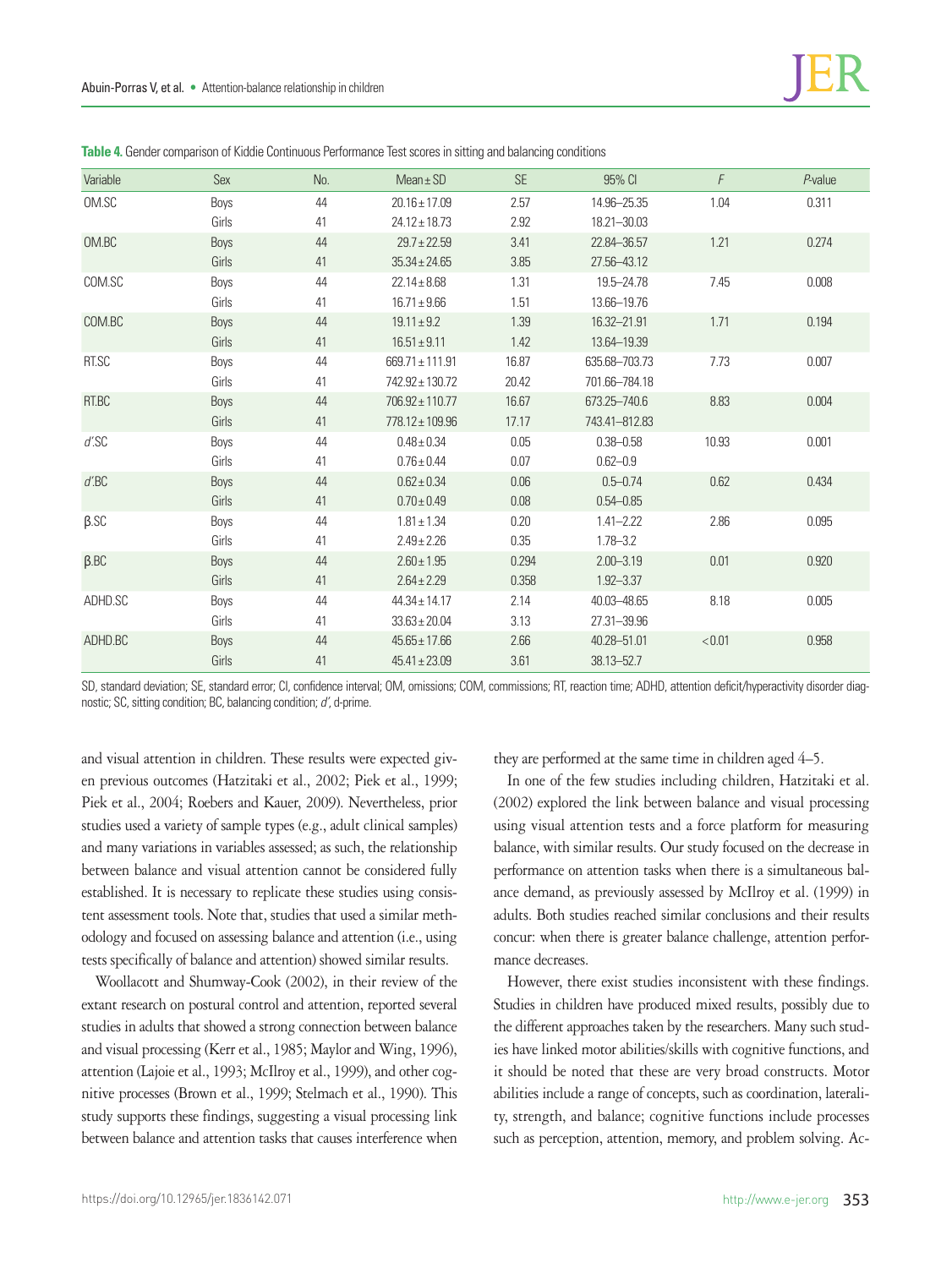cordingly, studies have failed to find relationships between balance and attention (Livesey et al., 2006; Niederer et al., 2011; Pitcher et al., 2003).

Regarding the findings of gender-mediated differences in performance on attention tests when balance is challenged, our data agree with those of several prior studies (Van Waelvelde et al., 2008) that did not find any differences between preschool boys' and girls' balance skills. The link between visual attention and balance must be considered to explain the better performance of the boys in this sample on the attention test in the BC (i.e., on an unstable platform). Livesey et al. (2006) reported gender differences in visual-spatial processing in 4-year-old children that could underlie the differences found here, in the frame of theories of limited attentional resources (Livesey and Intili, 1996). If boys have a greater ability to manage visual cues than girls, the balance of boys may be less affected by competition for attentional resources when performing two simultaneous tasks (i.e., visual attention and balance). That findings may condition the way we address balance problems in clinical approaches. Girls may need extra visual cues for their balance organization and maybe balance training programs should be personalized according to gender.

Finally, Livesey et al. (2006) noted the role of balance issues in the Diagnostic and Statistical Manual of Mental Disorders, Fifth Edition ADHD diagnostic criteria, and other results suggest a relationship between ADHD prognosis and balance skills. Other researchers, such as Ghanizadeh (2011), dispute this relationship and suggest that comorbid psychiatric disorders may underlie the balance problems in children with ADHD. Therefore, it would be worth exploring our findings in a sample of individuals with ADHD, to determine if a comprehensive assessment of motor and cognitive components is needed in these children (Williams et al., 2013). Additionally, interventions addressing motor components of balance should be considered in the future.

In children aged 4–5, there is a relationship between attention and balance abilities as assessed when participants are seated condition that becomes more significant when the attention system is stressed by adding a balance task. Greater balance skills are associated with attention performance in terms of reducing OM, COM, and RT (factors that lead to a decreased ADHD-risk score) and lead to better stimulus discrimination.

 The influence of balance on attentional performance is not homogenous; it is more pronounced in accuracy- and speed-related attentional parameters (i.e., OM, COM, and RT) than in sensitivity (*d´* ) or bias (β) attentional parameters.

There exist gender differences in attentional performance. In

the SC, girls showed better performance, but in the BC, boys improved their performance. These relationships should be explored in more complex, broader studies to further clarify their mechanisms.

## **CONFLICT OF INTEREST**

No potential conflict of interest relevant to this article was reported.

## **REFERENCES**

Assaiante C, Amblard B. An ontogenetic model for the sensorimotor organization of balance control in humans. Hum Mov Sci 1995;14:13-43.

- Barnard H, Rao R, Xu Y, Froehlich T, Epstein J, Lanphear BP, Yolton K. Association of the Conners' Kiddie Continuous Performance Test (K-CPT) performance and parent-report measures of behavior and executive functioning. J Atten Disord 2015 Apr 6 [Epub]. pii: 10870547 15578271.
- Brown LA, Shumway-Cook A, Woollacott MH. Attentional demands and postural recovery: the effects of aging. J Gerontol A Biol Sci Med Sci 1999;54:M165-171.
- Franjoine MR, Gunther JS, Taylor MJ. Pediatric balance scale: a modified version of the berg balance scale for the school-age child with mild to moderate motor impairment. Pediatr Phys Ther 2003;15:114-128.
- Ghanizadeh A. Predictors of postural stability in children with ADHD. J Atten Disord 2011;15:604-610.
- Hatzitaki V, Zisi V, Kollias I, Kioumourtzoglou E. Perceptual-motor contributions to static and dynamic balance control in children. J Mot Behav 2002;34:161-170.
- Horak FB. Postural orientation and equilibrium: what do we need to know about neural control of balance to prevent falls? Age Ageing 2006;35 Suppl 2:ii7-ii11.
- Kerr B, Condon SM, McDonald LA. Cognitive spatial processing and the regulation of posture. J Exp Psychol Hum Percept Perform 1985;11: 617-622.
- Kim SM, Hyun GJ, Jung TW, Son YD, Cho IH, Kee BS, Han DH. Balance deficit and brain connectivity in children with attention-deficit/hyperactivity disorder. Psychiatry Investig 2017;14:452-457.
- Lajoie Y, Teasdale N, Bard C, Fleury M. Attentional demands for static and dynamic equilibrium. Exp Brain Res 1993;97:139-144.
- Livesey D, Keen J, Rouse J, White F. The relationship between measures of executive function, motor performance and externalising behaviour in 5- and 6-year-old children. Hum Mov Sci 2006;25:50-64.
- Livesey DJ, Intili D. A gender difference in visual-spatial ability in 4-year-